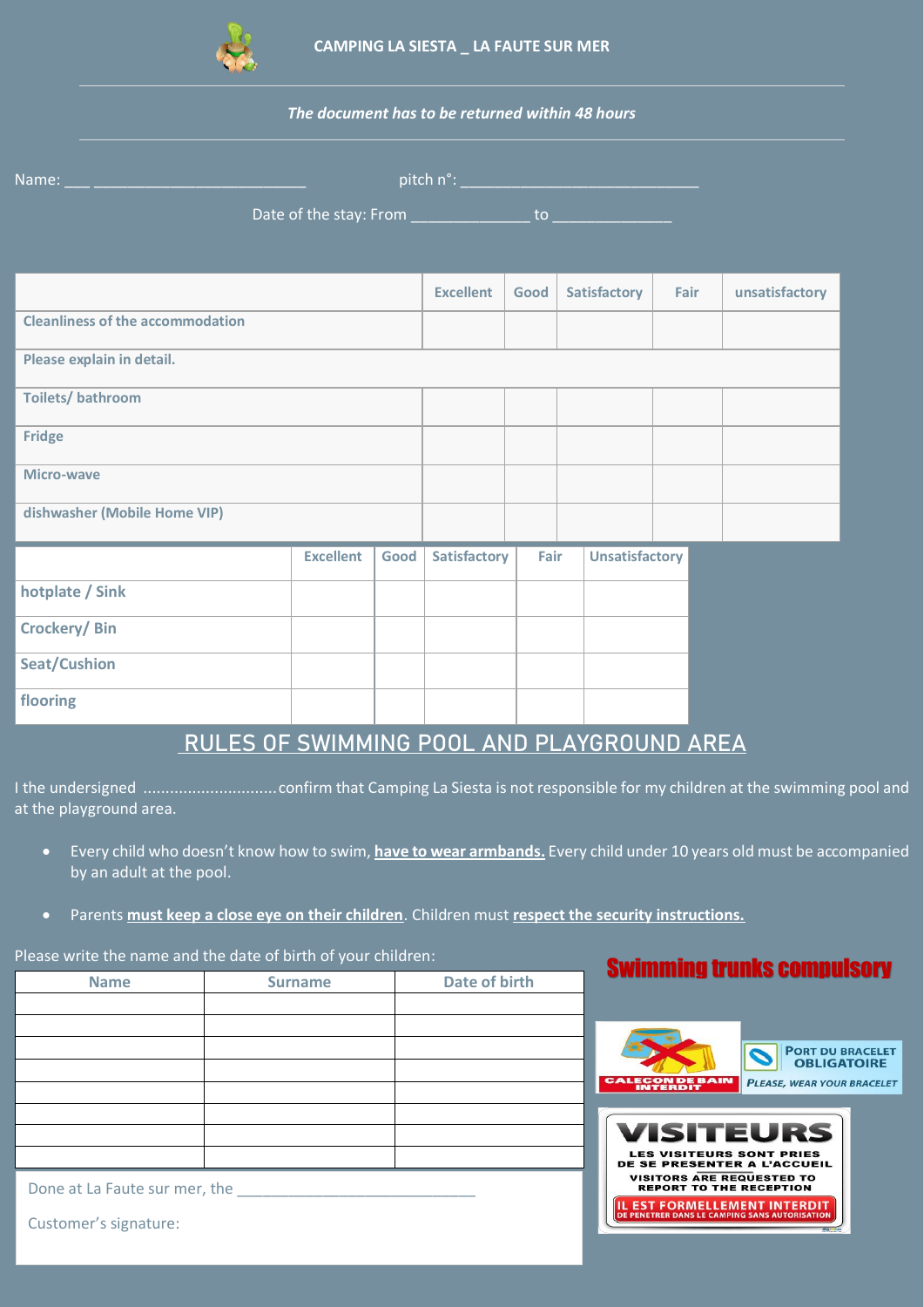| Inventory                   |    | <2015,>2015; mh VIP<br>people 2 bedrooms<br>Accommodation 4<br>confort, chalet les<br>2;Appartement<br>(mh*tradition<br>mouettes) | people 2 bedrooms<br>passion espace, mh<br>Accommodation 6<br>Accommodation 5<br>people (mh tribu,<br>éco, appartement<br>chalet atlantique)<br>(mh passion, mh<br>prestige) |                         | people 3 bedrooms (mh<br>famille, mh VIP 3, chalet<br>océan, chalet nature)<br>Accommodation 6 | mh XXL famille)** These<br>mobile homes. Be sure<br>Mobil home 10 people<br>dispatched to the two<br>to leave them in their<br>respective mobile<br>equipments are<br>homes. |
|-----------------------------|----|-----------------------------------------------------------------------------------------------------------------------------------|------------------------------------------------------------------------------------------------------------------------------------------------------------------------------|-------------------------|------------------------------------------------------------------------------------------------|------------------------------------------------------------------------------------------------------------------------------------------------------------------------------|
|                             | OK |                                                                                                                                   |                                                                                                                                                                              | Number of items         |                                                                                                |                                                                                                                                                                              |
| Plates                      |    | $6 \overline{6}$                                                                                                                  | $6\phantom{.}6$                                                                                                                                                              | $\,8$                   | $\boldsymbol{8}$                                                                               | 14                                                                                                                                                                           |
| Soup plates                 |    | $\overline{6}$                                                                                                                    | $\overline{6}$                                                                                                                                                               | $\,8$                   | $\,8$                                                                                          | 14                                                                                                                                                                           |
| Dessert plates              |    | $\overline{6}$                                                                                                                    | $\overline{6}$                                                                                                                                                               | $\bf 8$                 | $\boldsymbol{8}$                                                                               | 14                                                                                                                                                                           |
| Coffee mugs                 |    | $\overline{6}$                                                                                                                    | $\overline{6}$                                                                                                                                                               | $\,8$                   | $\,8$                                                                                          | 14                                                                                                                                                                           |
| <b>Bowls</b>                |    | $\overline{6}$                                                                                                                    | $\overline{6}$                                                                                                                                                               | $\,8$                   | $\boldsymbol{8}$                                                                               | 14                                                                                                                                                                           |
| Forks                       |    | $\overline{6}$                                                                                                                    | $\overline{7}$                                                                                                                                                               | $\,8\,$                 | $\,8$                                                                                          | 14                                                                                                                                                                           |
| Soup spoons                 |    | $\overline{6}$                                                                                                                    | $\overline{7}$                                                                                                                                                               | $\boldsymbol{8}$        | $\,8\,$                                                                                        | 14                                                                                                                                                                           |
| Tea spoons                  |    | $\overline{6}$                                                                                                                    | $\overline{7}$                                                                                                                                                               | $\,8$                   | $\,8$                                                                                          | 14                                                                                                                                                                           |
| Table knives                |    | $\overline{6}$                                                                                                                    | $\overline{7}$                                                                                                                                                               | $\boldsymbol{8}$        | $\boldsymbol{8}$                                                                               | 14                                                                                                                                                                           |
| Steak knives                |    | $\overline{6}$                                                                                                                    | $\overline{7}$                                                                                                                                                               | $\boldsymbol{8}$        | $\,8\,$                                                                                        | 14                                                                                                                                                                           |
| Small salad bowl            |    | $\mathbf 1$                                                                                                                       | $\mathbf 1$                                                                                                                                                                  | $\mathbf 1$             | $\mathbf 1$                                                                                    | $\overline{2}$                                                                                                                                                               |
| Large salad bowl            |    | $\mathbf 1$                                                                                                                       | $\mathbf 1$                                                                                                                                                                  | $\overline{2}$          | $\overline{2}$                                                                                 | 3                                                                                                                                                                            |
| <b>Small Glasses</b>        |    | $\overline{6}$                                                                                                                    | $\overline{6}$                                                                                                                                                               | $\boldsymbol{8}$        | $\overline{8}$                                                                                 | 14                                                                                                                                                                           |
| Large Glasses               |    | $\overline{6}$                                                                                                                    | $6 \overline{6}$                                                                                                                                                             | $\,8$                   | $\boldsymbol{8}$                                                                               | 14                                                                                                                                                                           |
| Wine glasses (in mh*<br>VIP |    | $\overline{4}$                                                                                                                    | $\overline{0}$                                                                                                                                                               | $\overline{0}$          | $6\phantom{.}6$                                                                                | 12                                                                                                                                                                           |
| Flutes (in mh VIP)          |    | $\overline{4}$                                                                                                                    | $\overline{0}$                                                                                                                                                               | $\overline{0}$          | $\overline{6}$                                                                                 | 12                                                                                                                                                                           |
| Pitcher                     |    | $\mathbf 1$                                                                                                                       | $\mathbf 1$                                                                                                                                                                  | $\mathbf{1}$            | $\mathbf 1$                                                                                    | $\overline{2}$                                                                                                                                                               |
| Round dish                  |    | $\mathbf 1$                                                                                                                       | $\mathbf 1$                                                                                                                                                                  | $\mathbf 1$             | $\mathbf 1$                                                                                    | $\overline{2}$                                                                                                                                                               |
| Oval dish                   |    | $\mathbf 1$                                                                                                                       | $\overline{1}$                                                                                                                                                               | $\overline{1}$          | $\overline{1}$                                                                                 | $\overline{2}$                                                                                                                                                               |
| Cooking pot                 |    | $\mathbf{1}$                                                                                                                      | $\mathbf 1$                                                                                                                                                                  | $\mathbf 1$             | $\mathbf 1$                                                                                    | $\overline{2}$                                                                                                                                                               |
| Pan                         |    | $\overline{2}$                                                                                                                    | $\overline{2}$                                                                                                                                                               | $\overline{2}$          | $\overline{2}$                                                                                 | $\overline{4}$                                                                                                                                                               |
| Frying pan                  |    | $\overline{2}$                                                                                                                    | $\overline{2}$                                                                                                                                                               | $\overline{\mathbf{3}}$ | $\overline{3}$                                                                                 | 5                                                                                                                                                                            |
| Lid                         |    | $\mathbf{1}$                                                                                                                      | $\mathbf{1}$                                                                                                                                                                 | $\overline{1}$          | $\mathbf{1}$                                                                                   | $\overline{2}$                                                                                                                                                               |
| Colander                    |    | $\mathbf{1}$                                                                                                                      | $\overline{1}$                                                                                                                                                               | $\overline{1}$          | $\mathbf{1}$                                                                                   | $\overline{2}$                                                                                                                                                               |
| <b>Tablemat</b>             |    | $\mathbf{1}$                                                                                                                      | $\mathbf{1}$                                                                                                                                                                 | $\mathbf{1}$            | $\mathbf{1}$                                                                                   | $\overline{2}$                                                                                                                                                               |
| <b>Cutting board</b>        |    | $\mathbf{1}$                                                                                                                      | $\mathbf{1}$                                                                                                                                                                 | $\mathbf{1}$            | $\mathbf{1}$                                                                                   | $\overline{2}$                                                                                                                                                               |
| Cutlery tray                |    | $\mathbf{1}$                                                                                                                      | $\mathbf{1}$                                                                                                                                                                 | $\overline{1}$          | $\overline{1}$                                                                                 | $\overline{2}$                                                                                                                                                               |
| Dish drainer                |    | $1\,$                                                                                                                             | $1\,$                                                                                                                                                                        | $\mathbf 1$             | $\mathbf 1$                                                                                    | $\overline{2}$                                                                                                                                                               |
| Micro-wave                  |    | $1\,$                                                                                                                             | $1\,$                                                                                                                                                                        | $\mathbf 1$             | $\mathbf 1$                                                                                    | $\overline{2}$                                                                                                                                                               |
| Coffee maker                |    | $1\,$                                                                                                                             | $\mathbf 1$                                                                                                                                                                  | $\mathbf 1$             | $\mathbf 1$                                                                                    | $\overline{2}$                                                                                                                                                               |
| Kitchen knife               |    | $\mathbf{1}$                                                                                                                      | $\mathbf 1$                                                                                                                                                                  | $\mathbf{1}$            | $\mathbf{1}$                                                                                   | $\overline{2}$                                                                                                                                                               |
| Peeling knife               |    | $\overline{1}$                                                                                                                    | $\mathbf{1}$                                                                                                                                                                 | $\mathbf{1}$            | $\overline{1}$                                                                                 | $\overline{2}$                                                                                                                                                               |
| Ladle                       |    | $\overline{1}$                                                                                                                    | $\mathbf{1}$                                                                                                                                                                 | $\mathbf{1}$            | $\mathbf{1}$                                                                                   | $\overline{2}$                                                                                                                                                               |
| Skimmer                     |    | $\mathbf{1}$                                                                                                                      | $\overline{1}$                                                                                                                                                               | $\mathbf{1}$            | $\mathbf{1}$                                                                                   | $\overline{2}$                                                                                                                                                               |
| Spatula                     |    | $\mathbf{1}$                                                                                                                      | $\overline{1}$                                                                                                                                                               | $\mathbf{1}$            | $\mathbf{1}$                                                                                   | $\overline{2}$                                                                                                                                                               |
| Bottle opener/<br>corkscrew |    | $\mathbf{1}$                                                                                                                      | $\mathbf{1}$                                                                                                                                                                 | $\mathbf 1$             | $\mathbf{1}$                                                                                   | $\overline{2}$                                                                                                                                                               |
| Can opener                  |    | $\mathbf{1}$                                                                                                                      | $\overline{1}$                                                                                                                                                               | $\mathbf{1}$            | $\mathbf{1}$                                                                                   | $\overline{2}$                                                                                                                                                               |
| Salad servers               |    | $\overline{2}$                                                                                                                    | $\overline{2}$                                                                                                                                                               | $\overline{2}$          | $\overline{2}$                                                                                 | $\overline{4}$                                                                                                                                                               |